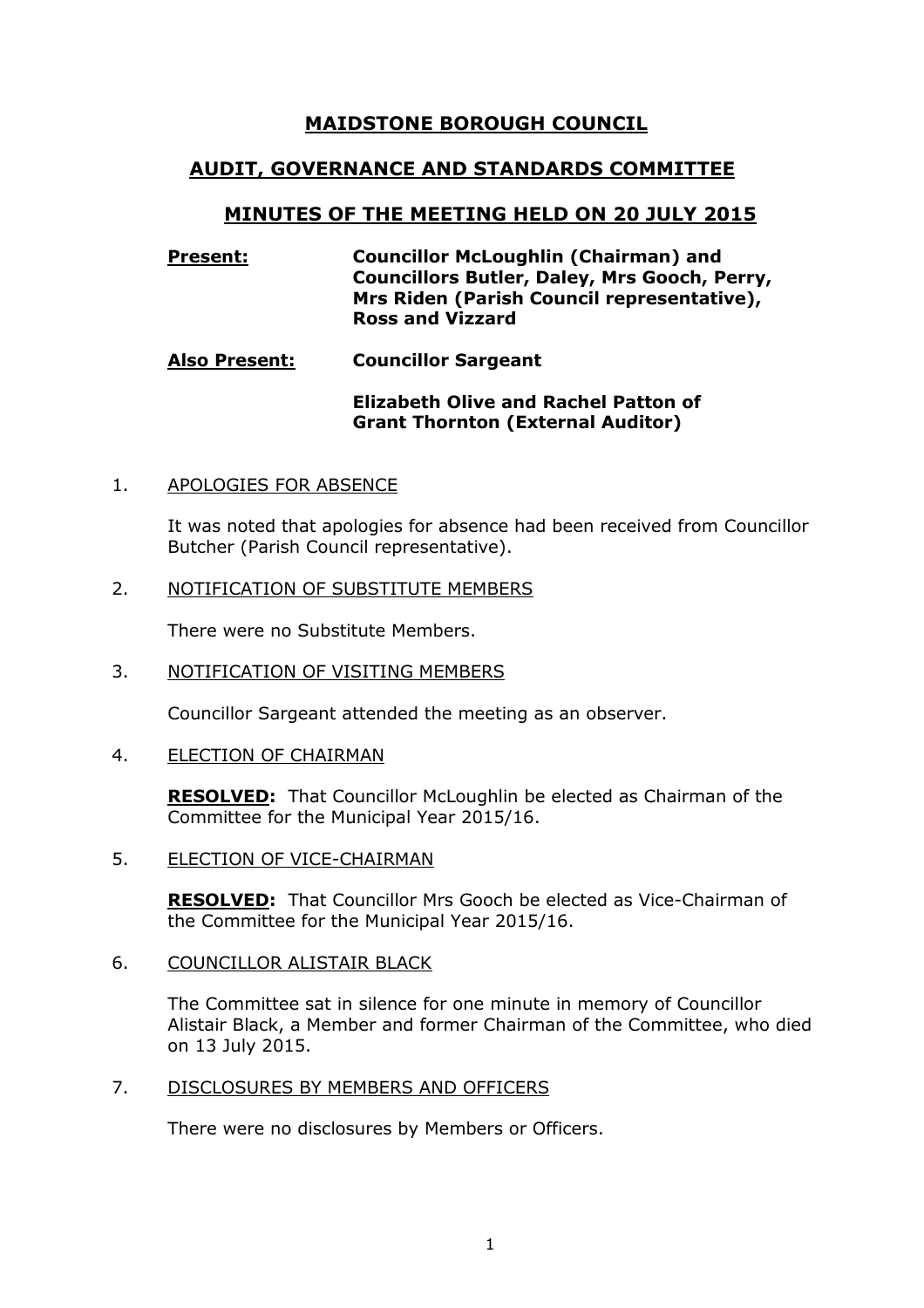### 8. DISCLOSURES OF LOBBYING

There were no disclosures of lobbying.

### 9. EXEMPT ITEMS

**RESOLVED:** That the items on the agenda be taken in public as proposed.

#### 10. COMPLAINTS RECEIVED UNDER THE MEMBERS' CODE OF CONDUCT

The Committee considered the report of the Senior Solicitor (Corporate Governance) setting out details of the number of complaints received under the Members' Code of Conduct during the current Municipal Year to date. It was noted that since the Annual Meeting of the Council on 23 May 2015, there had been two new complaints which were receiving initial consideration by the Monitoring Officer. The one outstanding complaint as at 23 May 2015 had since been rejected by the Monitoring Officer (in consultation with the Independent Person) as being unfounded.

In response to questions by Members, the Senior Solicitor (Corporate Governance) confirmed that:

- Where a Hearing Panel determined that the Member against whom a complaint was made had failed to comply with the Code of Conduct, the range of possible sanctions that could be applied was limited.
- Details of alleged misconduct were kept confidential, but details of upheld complaints were published in full.

**RESOLVED:** That the report be noted.

#### 11. BENEFIT FRAUD ANNUAL REPORT 2014/15

The Committee considered the report of the Benefit Fraud Manager summarising the performance of the Mid-Kent Benefit Fraud Shared Service during 2014/15 and outlining the current format of the Shared Service and the impending changes arising from the incorporation of the three partner authorities into the Single Fraud Investigation Service on 16 March 2016. In response to questions by Members, the Benefit Fraud Manager explained that:

- In terms of trends in benefit fraud, the figures were similar year on year. According to the Audit Commission report "Protecting the Public Purse", approximately 4% of activity within the benefits system was fraudulent. To mitigate the risk of over payments and to help prevent fraud entering the system, fraud awareness training was arranged for staff and there was a verification system in place.
- The Council had robust procedures to recover overpayments due to fraud and error (official and claimant) and in 2014/15 the recovery rate was 67%. However, fraudulent overpayments were far harder to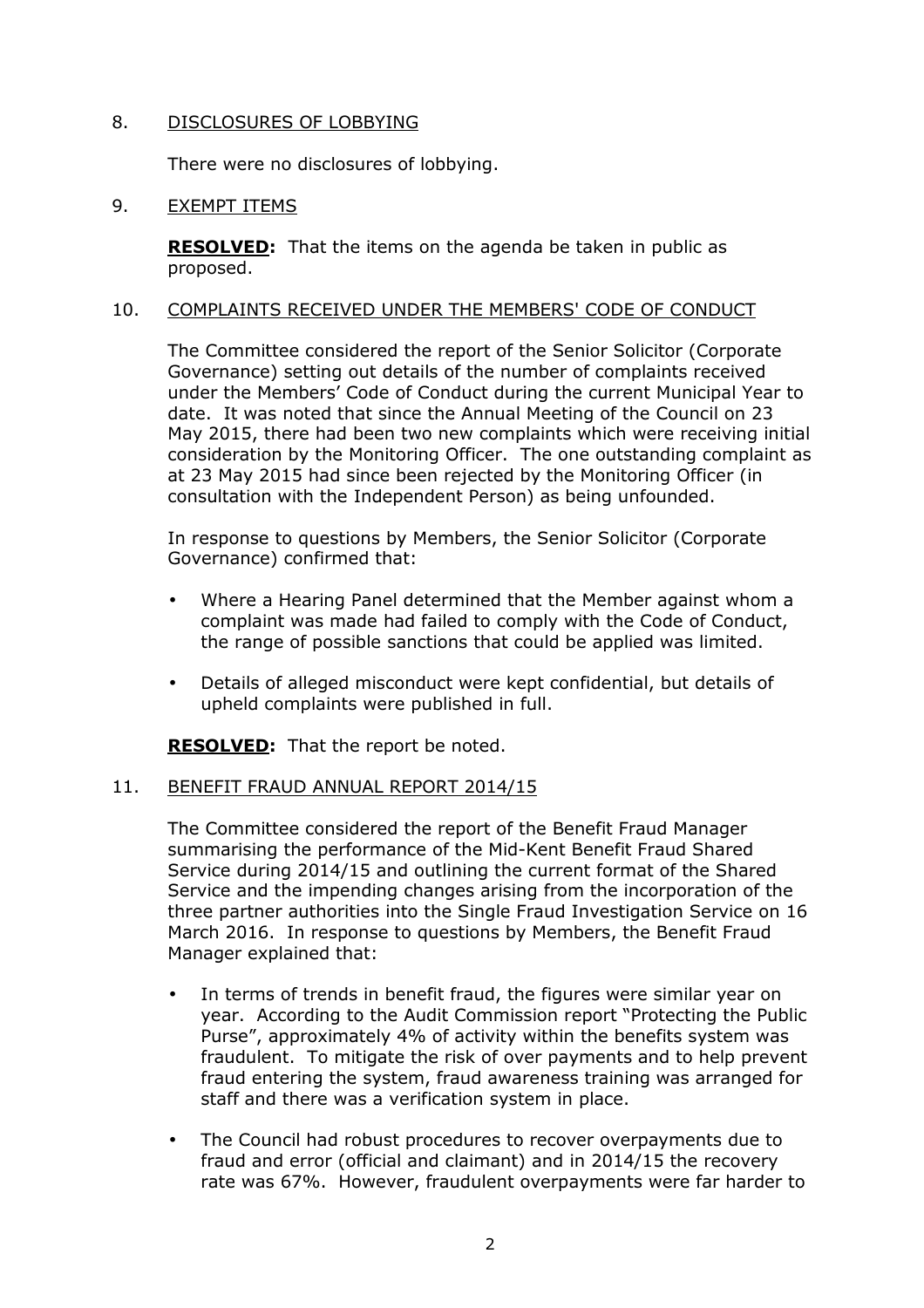recover than overpayments caused by errors in the system, and in certain circumstances, overpayments might be written off.

- It was necessary to strike a balance between the resources allocated to tackling fraud and the amount of fraud detected i.e. the return on investment.
- With effect from 16 March 2016, responsibility for investigating allegations of benefit fraud would transfer to the Department for Work and Pensions (DWP). The Council would still be responsible for the management of housing benefit claims until Universal Credit was further expanded to encompass all claims and the Council would still have a responsibility to reduce fraud and error entering the system. It would also be the responsibility of the Council to manage and investigate Council Tax Support cases and all discounts and exemptions in relation to these cases and Non-Domestic Rates.
- A report was being prepared on the financial viability of retaining a fraud investigation service for the three partner authorities in future. As the majority of any Council Tax savings were paid to Kent County Council, an application for funding for the retention of staff had been made to the County Council, and the outcome was awaited.
- The Council had a duty to recover benefit overpayments, and this might be by way of a weekly claw-back from future benefit payments or an attachment of earnings order. The Council might also decide to take criminal proceedings in respect of fraudulent overpayments whilst having regard to the financial implications. Cautions might be offered as an alternative to prosecutions in certain cases.
- The cost of the Benefit Fraud Shared Service recharged to the Council for the year 2014/15 was £101k (of a total of £310k), based on last year's caseload.
- It was understood that the rights of any staff transferring to the DWP would be protected for at least the next three years. Transferring staff would join the Civil Service Pension Scheme and would be given the option of transferring their previous pension service into the Civil Service Pension Scheme or leaving it with their current scheme until they were entitled to receive pension payments.

**RESOLVED:** That the performance of the Mid-Kent Benefit Fraud Shared Service during 2014/15, the current format of the Shared Service and the impending changes arising from the incorporation of the three partner authorities into the Single Fraud Investigation Service on 16 March 2016 be noted.

# 12. LOCAL CODE OF CORPORATE GOVERNANCE

The Head of Policy and Communications presented an updated version of the Local Code of Corporate Governance for review and approval by the Committee prior to its submission to the Policy and Resources Committee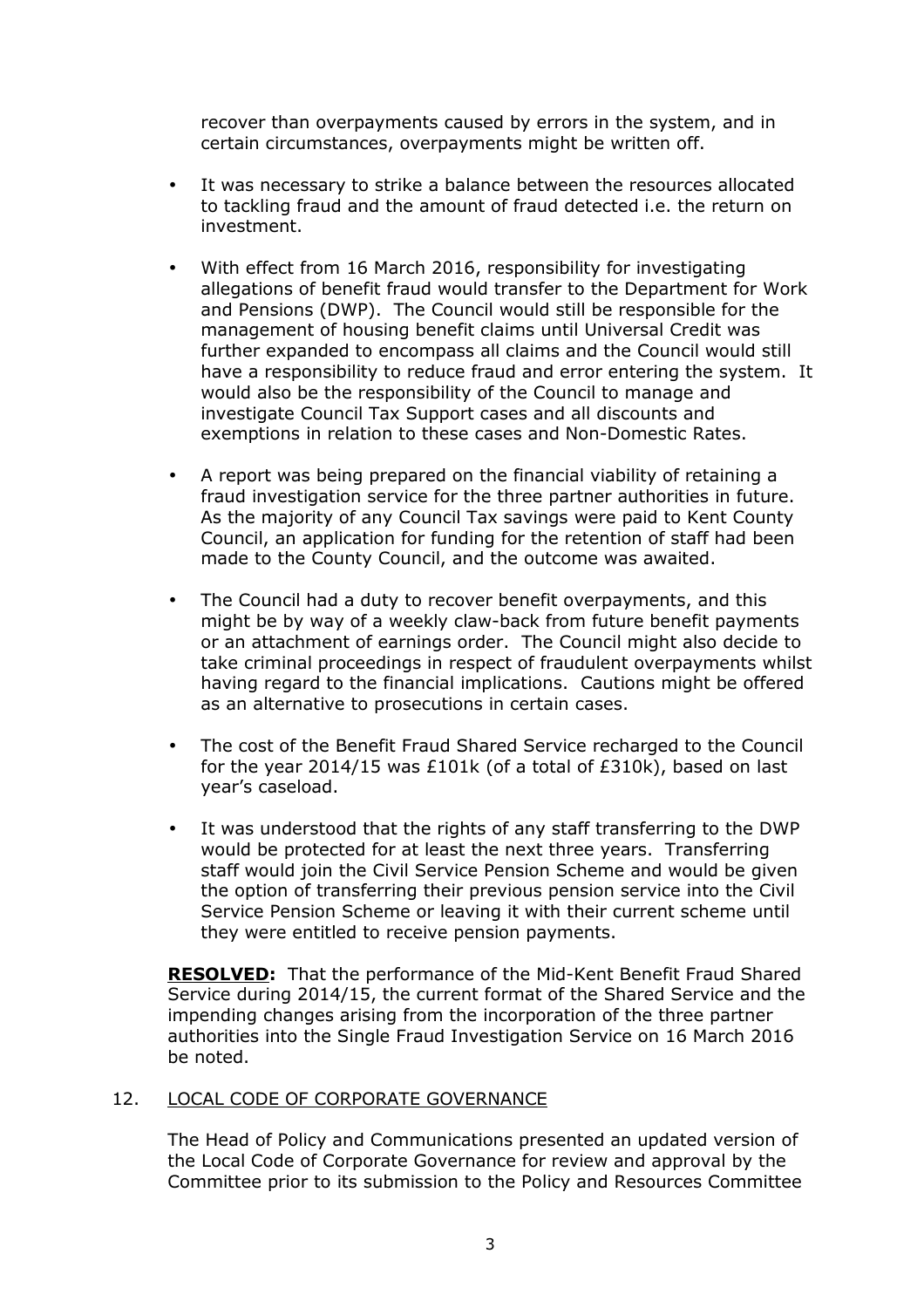for agreement and then sign-off by the Leader of the Council and the Chief Executive. It was noted that amendments had been made to reflect the recent change to a Committee system of governance.

**RESOLVED:** That the Local Code of Corporate Governance be approved for submission to the Policy and Resources Committee for agreement prior to sign-off by the Leader of the Council and the Chief Executive.

## 13. ANNUAL GOVERNANCE STATEMENT 2014/15

The Head of Policy and Communications presented the draft Annual Governance Statement 2014/15 for review and approval by the Committee prior to its submission to the Policy and Resources Committee for agreement and then sign-off by the Leader of the Council and the Chief Executive. It was noted that:

- The purpose of the Annual Governance Statement was to provide assurance on the Council's governance arrangements. The Statement included a review of the effectiveness of the arrangements in place for 2014/15, and as such made reference to the Cabinet/Scrutiny system of governance, and the new governance arrangements as appropriate, and an action plan for 2015/16.
- In terms of future issues, the Corporate Governance Group, which comprised the Head of Finance and Resources, the Head of Legal Partnership (Monitoring Officer) and the Head of Policy and Communications assisted by the Head of Audit Partnership, had identified the embedding of the risk management framework recently approved by the Policy and Resources Committee, the implementation of the Communication and Engagement Strategy, the new governance arrangements and the potential disaggregation of the Planning Support Shared Service.

In response to questions by Members, the Officers explained/confirmed that:

- The reference in the Statement to a Corporate Improvement Group would be amended to read "Corporate Improvement Board".
- The Policy and Resources Committee, at its meeting held on 24 June 2015, agreed to move forward with the compilation of a comprehensive risk register. Internal Audit would be involved in supporting the process, but the ownership of the risks would remain with the lead Officers of the Council. This distinction maintained Internal Audit's independent position and was consistent with guidance on the reasonable extent of Internal Audit's role in risk management.
- The section of the Statement relating to engaging with local people and other stakeholders would be strengthened by making reference to non-statutory consultation undertaken by the Council.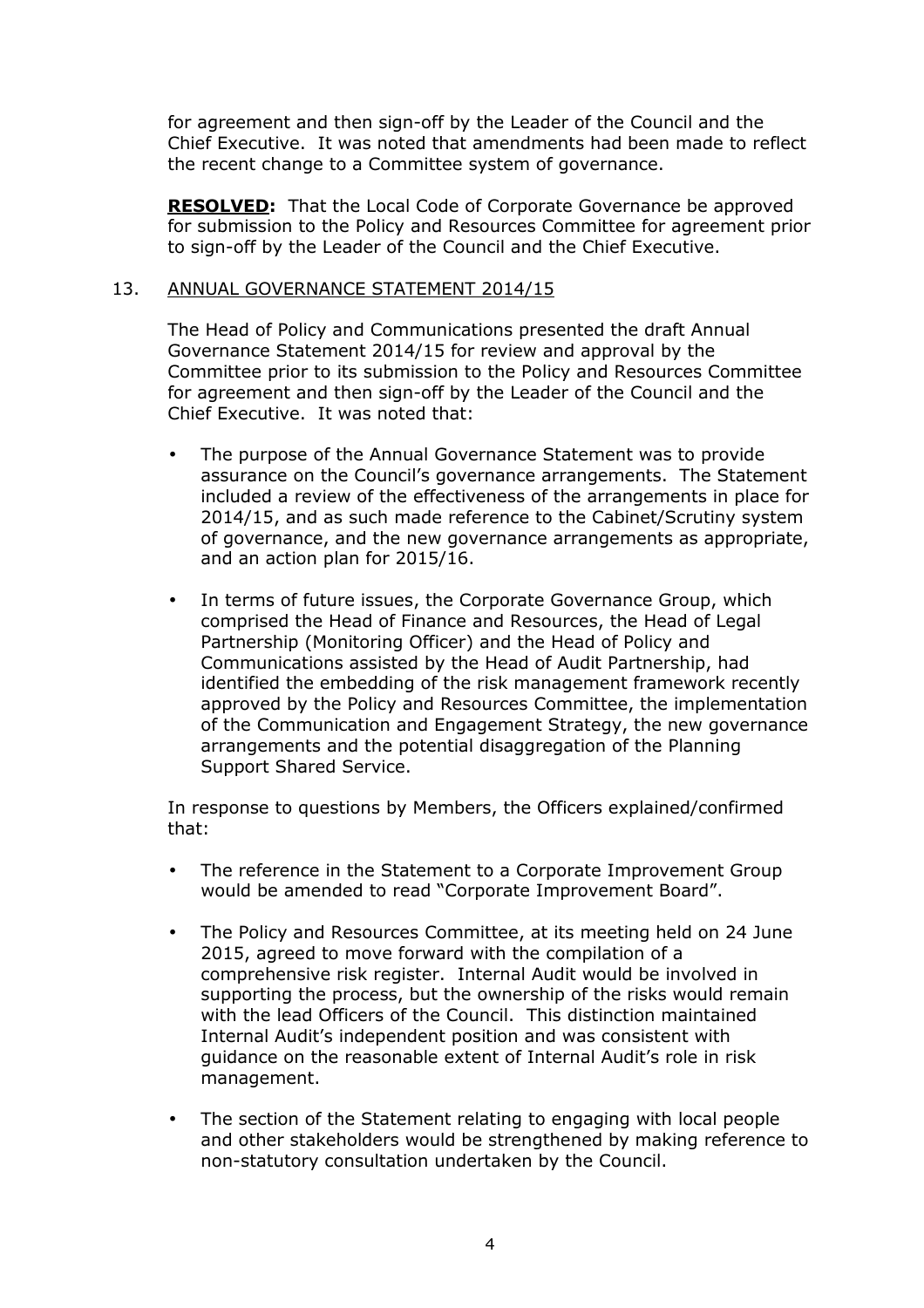• The residents' survey identified that more work needed to be done on developing residents' involvement in decision making as only 29% of respondents believed that they could influence decision making in their area. To this end, the Council had held several events to engage residents including the budget and Strategic Plan road show. The Communication and Engagement Strategy action plan for 2015/16 included actions to promote the new committee system of governance, including the introduction of a public question and answer session at meetings of the Service Committees. Consideration was also being given to how the new webcasting system could be used to involve residents in meetings.

**RESOLVED:** That subject to minor amendments to reflect the change in governance arrangements and to strengthen the document as set out above, the draft Annual Governance Statement for 2014/15 be approved for submission to the Policy and Resources Committee for agreement prior to sign-off by the Leader of the Council and the Chief Executive.

#### 14. AUDIT COMMITTEE ANNUAL REPORT 2014/15

The Committee considered the Audit Committee Annual Report for 2014/15. It was noted that the report was a retrospective review of the activity of the Audit Committee and reflected that Committee's terms of reference.

The Committee agreed that the report demonstrated that the Audit Committee had effectively discharged its duties during 2014/15 and provided assurance that important internal control, governance and risk management issues were monitored and addressed by the Committee. The report also provided additional assurance to support the Annual Governance Statement.

The Committee indicated that it would wish to receive similar reports reflecting its own terms of reference in future.

Arising from its consideration of the report, the Committee was informed that the Audit Committee had agreed a Member Development Programme based on its terms of reference and the wider requirements set out in CIPFA's Audit Committee guide. Development sessions covering topics such as strategic risk management, countering fraud and the process for the appointment of external auditors had been arranged to take place immediately prior to meetings of the Committee.

The Committee felt that a comprehensive package of training was required to address Members' development needs and workflow demands and that the development sessions should be made available to all Members of the Council and the Parish Council representatives and scheduled to enable working Members to attend. The Head of Audit Partnership offered to submit a report to the September meeting of the Committee setting out a suggested series of Member development sessions.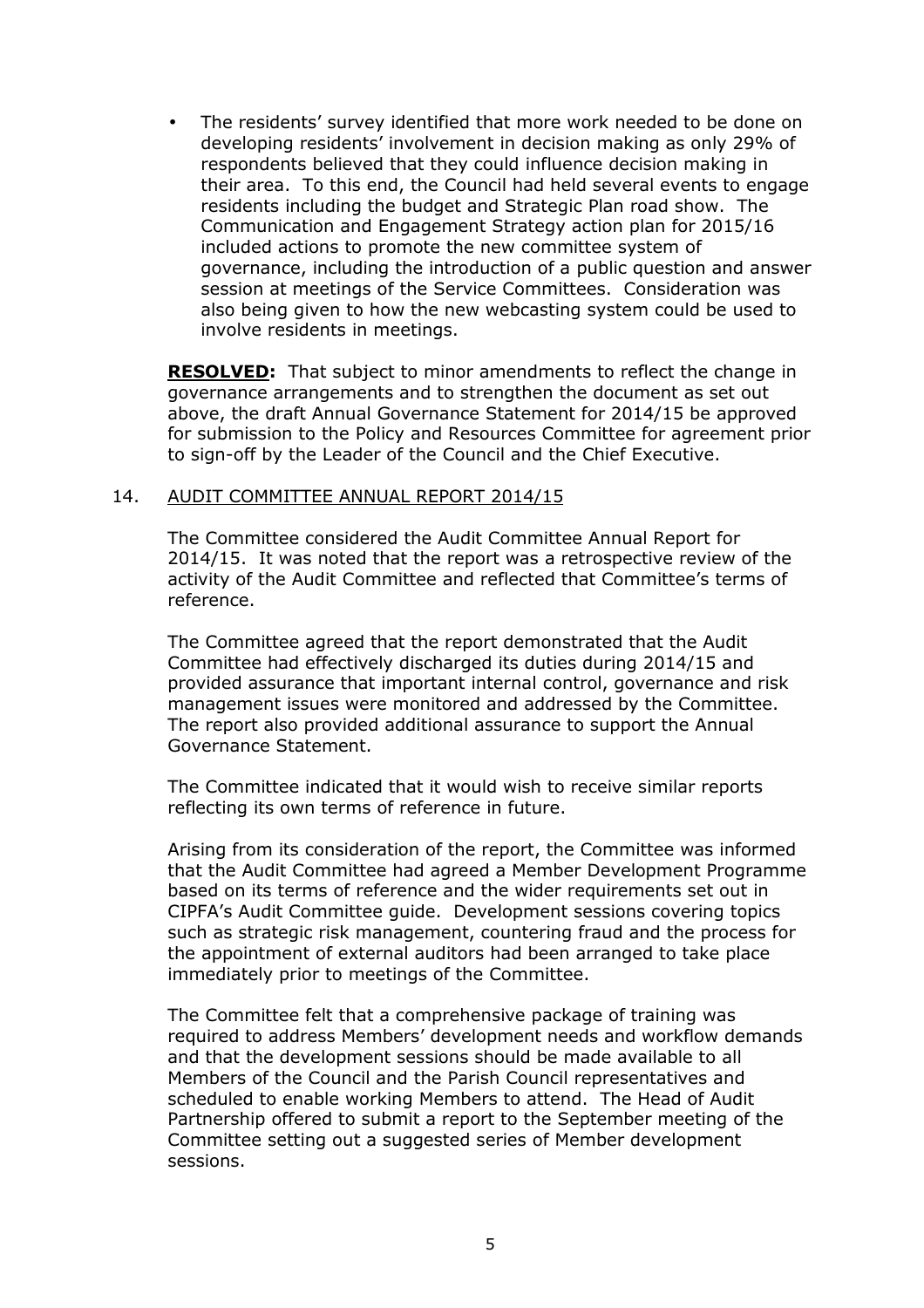# **RESOLVED:**

- 1. That the Audit Committee Annual Report for 2014/15 be approved as a fair representation of the activity of the Committee.
- 2. **To RECOMMEND to the COUNCIL:** That the Audit Committee Annual Report 2014/15, which demonstrates how the Committee discharged its duties during 2014/15, provides assurance that important internal control, governance and risk management issues were monitored and addressed by the Committee, and provides assurance to support the Annual Governance Statement, be noted.
- 3. That the Head of Audit Partnership be requested to submit a report to the September meeting of the Committee setting out a suggested series of development sessions to address Members' needs and workflow demands.

# 15. INTERNAL AUDIT ANNUAL REPORT 2014/15

The Head of Audit Partnership presented the Internal Audit Annual Report 2014/15 to the Committee. In accordance with the Public Sector Internal Audit Standards, the report included:

- The annual opinion of the Head of Audit Partnership on the overall adequacy and effectiveness of the Council's framework of governance, risk management and internal control;
- A summary of the work undertaken by the Internal Audit Team that supported the opinion; and
- A statement on conformance with the Public Sector Internal Audit Standards (the Standards) together with the results of the external quality assessment undertaken by the Institute of Internal Auditors.

The Head of Audit Partnership advised the Committee that he was satisfied that processes and systems across all three areas accorded with proper practice. He had reached his conclusions independently and without any undue pressure from Officers or Members. The external assessment had concluded that the Internal Audit Partnership was now fully conforming to the Standards.

In response to questions by Members, the Officers explained that:

- The Internal Audit Plan needed to be flexible and reactive to the changing risks of the Council. As the needs and priorities changed, assurance work was re-directed to ensure that it remained relevant and valuable. The Plan was, therefore, reviewed regularly, and projects were removed, added or deferred accordingly. As an example, the Land Charges project had been deferred until 2015/16 as changes in arrangements which were to be reviewed had not taken place.
- A "weak" assurance rating generally meant that the service needed to improve to consistently provide effective controls.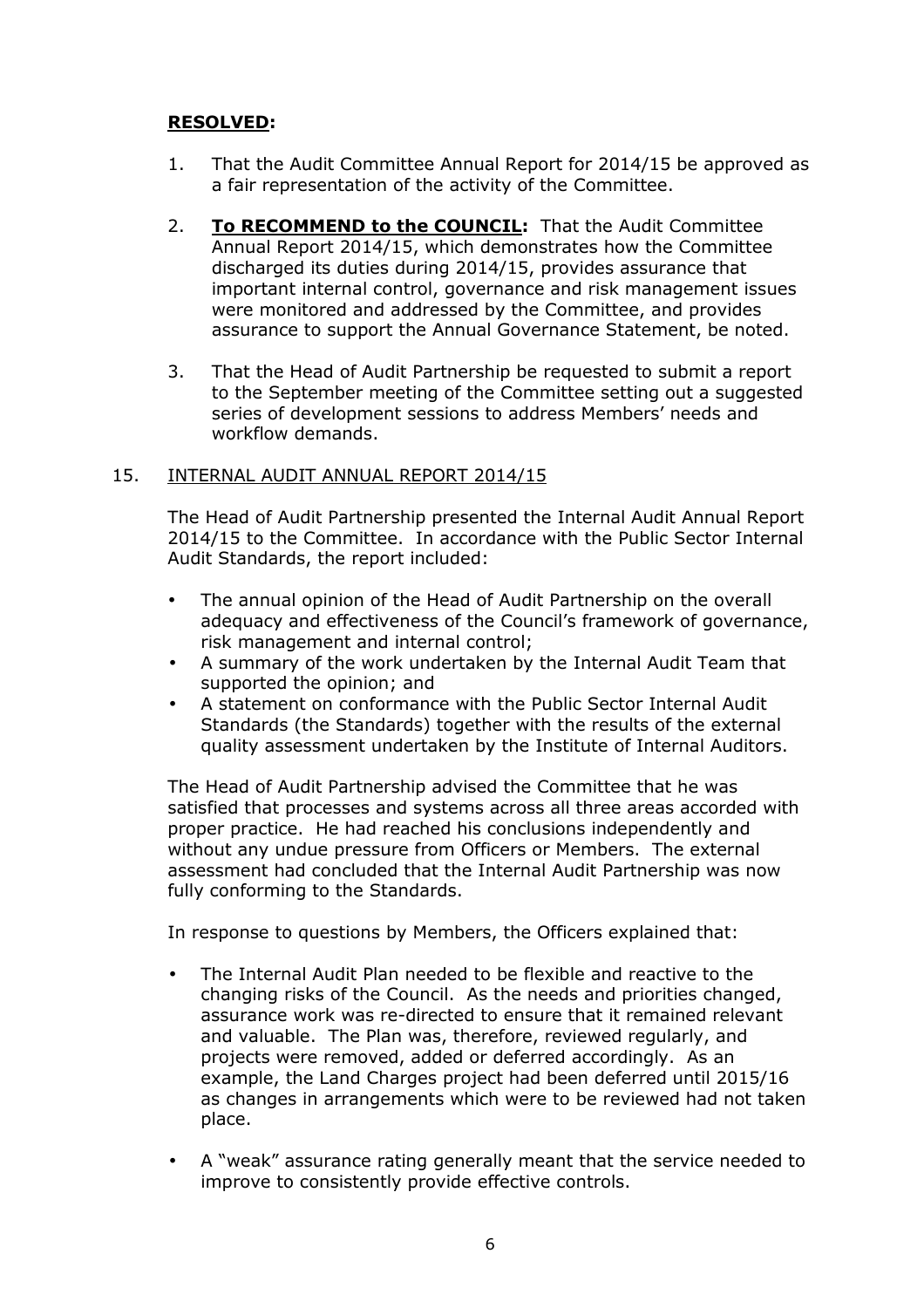- In terms of the follow-up of Internal Audit recommendations, the process now was to agree dates by which actions were to be implemented rather than follow-up the whole report in one go regardless of agreements on individual recommendations. The Internal Audit Team worked throughout the year to systematically follow-up on all agreed actions as they fell due. The report included details of actions not yet due as at 31 March 2015. The actions falling due after that date would be followed-up later in the year and the findings would be included in an interim report to the Committee.
- The Internal Audit Team had looked at the Council's data protection processes, and one area that was found to be undeveloped was the policy and process under which data would be shared. The view was that the Officers could potentially inadvertently share information inappropriately for want of a clear policy and training to advise them otherwise. Internal Audit had made a number of recommendations and these were falling due now for implementation. The results of the follow-up would be reported back to the Committee later in the year.
- In terms of emergency planning, issues relating to the lack of an asset register for emergency supplies and gaps in the security and restocking of the assets held by the Council had been resolved.
- Audit work in relation to the operation of corporate credit cards had identified the need for the Council to introduce a clear procedure for the return of cards from leavers to help minimise the risk of loss from fraudulent use of ex-employees' cards. A procedure was now in place to ensure early notification of people leaving to enable corporate credit cards to be recovered.

The Committee congratulated the Head of Audit Partnership on his successful application to join the Internal Audit Standards Advisory Board as its Local Government practitioner representative, and indicated that this achievement reflected the work of the Internal Audit Team.

# **RESOLVED:**

- 1. That the Committee notes the unqualified annual opinion of the Head of Audit Partnership on the overall adequacy and effectiveness of the Council's framework of governance, risk management and internal control, and supporting work, and that the opinion will be used to inform the Annual Governance Statement 2014/15.
- 2. That the effectiveness of the Mid-Kent Audit Service and its conformance with the Public Sector Internal Audit Standards be noted.

#### 16. STATEMENT OF ACCOUNTS 2014/15

The Chief Accountant presented the draft un-audited Statement of Accounts which had been produced in accordance with the CIPFA Code of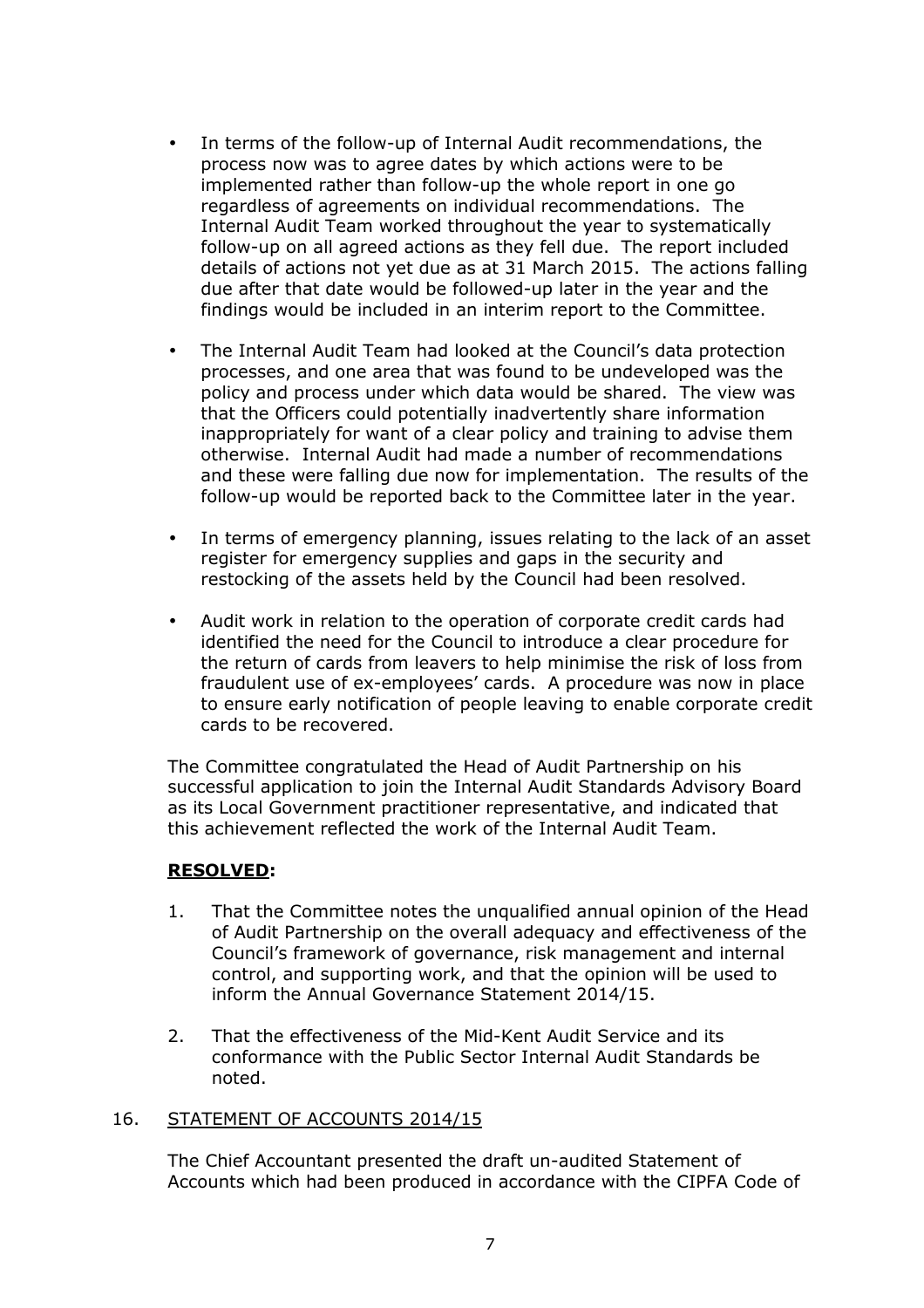Practice on Local Authority Accounting in the United Kingdom 2014/15 and which had been signed off by the Director of Regeneration and Communities as the Officer responsible prior to being submitted for external audit.

In response to questions by Members, the Officers explained that:

- There had been an increase in the pensions liability following the annual assessment of the fund by actuaries acting on behalf of Kent County Council. There was currently a £70m deficit in the scheme against a liability of £158m. The liability was not immediate and the deficit was currently being addressed through increased contributions to the fund over the working life of employees, as assessed by the scheme actuary. Whilst the situation had worsened due to the assumptions used by the actuary, it was anticipated that improvements in future would come from changes made by the Government to the Pension Regulations, the back funding contributions being made and an upturn in the market.
- Major movements in certain parts of the Balance Sheet over the year (Cash and Cash Equivalents, Long Term Investments, Long Term Liabilities and Net Assets) reflected changes in the Treasury Management Strategy, the increase in the pensions liability and fluctuations in the value of car parks.
- In 2014/15, the amounts reported for resource allocation decisions were analysed across the Cabinet Member portfolios. In 2015/16, the note would reflect the change to the Committee system of governance. The purpose of the note, which had to be included in the accounts, was to demonstrate the difference between the Comprehensive Income and Expenditure Statement which showed the analysis of income and expenditure by service and what was reported to Members throughout the year as part of quarterly budget monitoring.

**RESOLVED:** That the draft unaudited Statement of Accounts for 2014/15, attached as an Appendix to the report of the Chief Accountant, be noted.

# 17. TREASURY MANAGEMENT ANNUAL REVIEW 2014/15

The Chief Accountant presented a report setting out details of the activities of the Treasury Management function for the 2014/15 financial year in accordance with CIPFA's Code of Practice on Treasury Management in Local Authorities. It was noted that:

All investments during 2014/15 had been short term (less than one year) with the exception of £3m with Lloyds Bank for two years at a rate of 1.3% and £2m with the Royal Bank of Scotland for two years (first year rate 1%, second year rate 1.44%).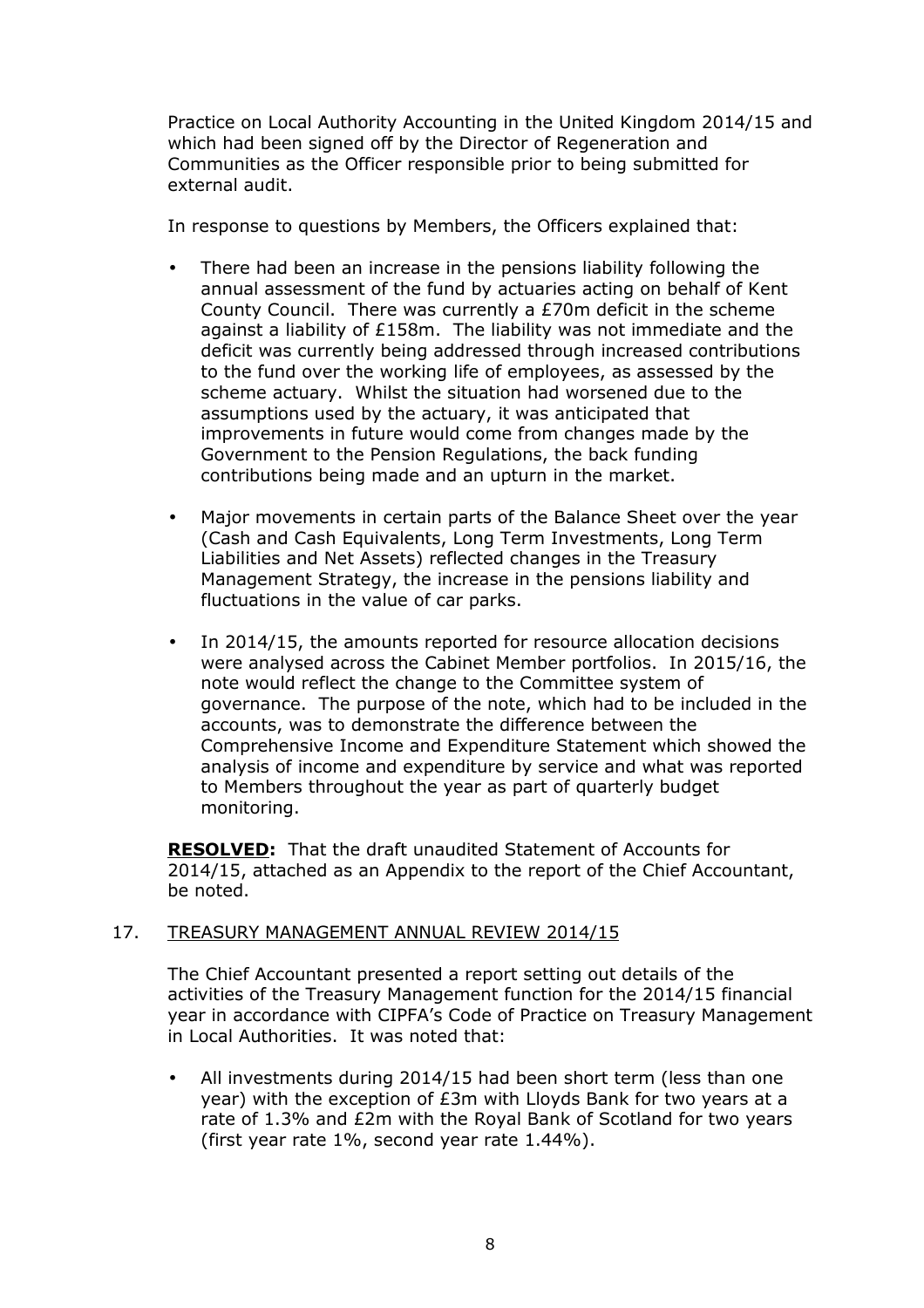- The use of property funds was looked at during the year, but the net returns (after deducting management fees) were judged to be insufficient to justify the level of risk associated with this type of investment and the length of time that funds would have been tied up.
- The balance of investments as at 31 March 2015 was £21.1m. The average rate on Council investments during the year was 0.68%. Investment income for the year was £204k against a budget of £250k. The shortfall was due to the fact that rates had not increased as anticipated.
- The only borrowing that occurred during the year was for  $£1.5m$  for seven days at a rate of 0.28%. This was for short term liquidity reasons as a consequence of lower than expected income levels, and the total cost of the borrowing was £80.55.
- The Council's investment priorities were security of capital, liquidity and yield. The aim was to achieve the optimum return on investments with proper levels of security and liquidity.

In response to a question regarding the need for a separate investment strategy looking at opportunities for investment in commercial assets to reduce revenue costs, the Head of Finance and Resources explained that a report would be submitted to the Policy and Resources Committee presenting outturn figures for revenue and capital expenditure in 2014/15, and this included details of the acquisition of commercial assets. Going forward, the strategy in relation to the commercialisation opportunities being pursued would be redesigned and the associated risks would be reported to the Audit Committee in January 2016 as part of the risk assessment of the Medium Term Financial Strategy.

# **RESOLVED:**

- 1. That the review of the financial year 2014/15 which has been compiled in accordance with CIPFA's Code of Practice on Treasury Management in Local Authorities be noted.
- 2. That no amendments are necessary to the current treasury management procedures as a result of the review of activities in 2014/15.

# 18. EXTERNAL AUDIT FEE LETTER 2015/16

The Committee considered the report of the Chief Accountant setting out details of the proposed external audit fees for 2015/16. It was noted that the main audit fee had been set at £50,475, which represented a reduction of £16,825 compared with the anticipated 2014/15 fee of £67,300. The main audit fee covered the financial statements audit and the value for money conclusion. In addition to this the indicative fee for grant claim certification work had been set at £11,418, compared with £13,910 in 2014/15. This related to the certification of the housing benefits subsidy claim.